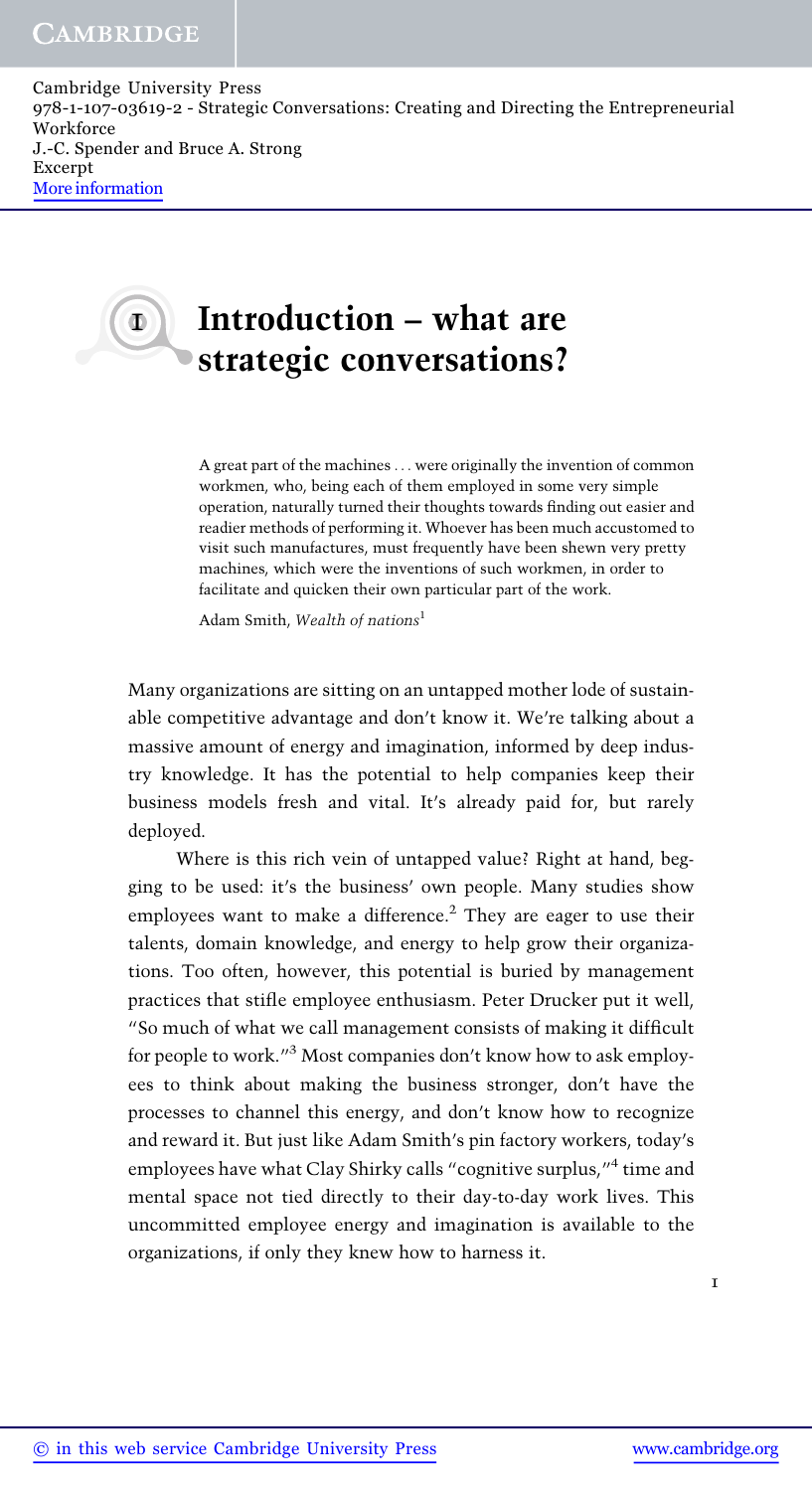## 2 strategic conversations

Wasting this talent is unacceptable today. In the world of globalization and cheap, near-instantaneous information flows, where the business landscape changes almost daily, companies need all hands on deck working constantly to renew their competitive advantage. They can no longer expect to grow and prosper with employees who just take orders. Engagement is an absolute requirement for staff as well: global competition does not treat withdrawn employees kindly. When their employers go out of business, disengaged employees find themselves on the street with atrophied skills and tarnished reputations.

Our book is a guide for leaders who want to develop an engaged and entrepreneurial workforce dedicated to creating value for the organization. It shows how what we call 'strategic conversations' – carefully designed dialogs between management and employees that engage the workforce to explore opportunities for, and constraints to, company growth – can unleash this employee energy. Through strategic conversations employees can contribute substantively to strategy development and business model innovation, activities that used to be the exclusive purview of the C-suite, and in so doing create substantial competitive advantage.

The promise of strategic conversations is already being realized by many leading organizations. These organizations have been able to:

- 1. strengthen decision-making under uncertainty;
- 2. develop and promote an entrepreneurial workforce; and
- 3. accelerate business growth.

As we'll see, they have done this at low or no incremental cost.

While there are ample examples of how to achieve the benefits of strategic conversation, there is no formula. Modern business is complicated – managerially, competitively, legally, technologically, and emotionally – for most people really do care about what they do at work. There is no clearly structured business model that identifies the resources, skills, and arrangements that make competitive success certain. The complexity of modern business also means senior management cannot have all the answers or achieve total control. Like us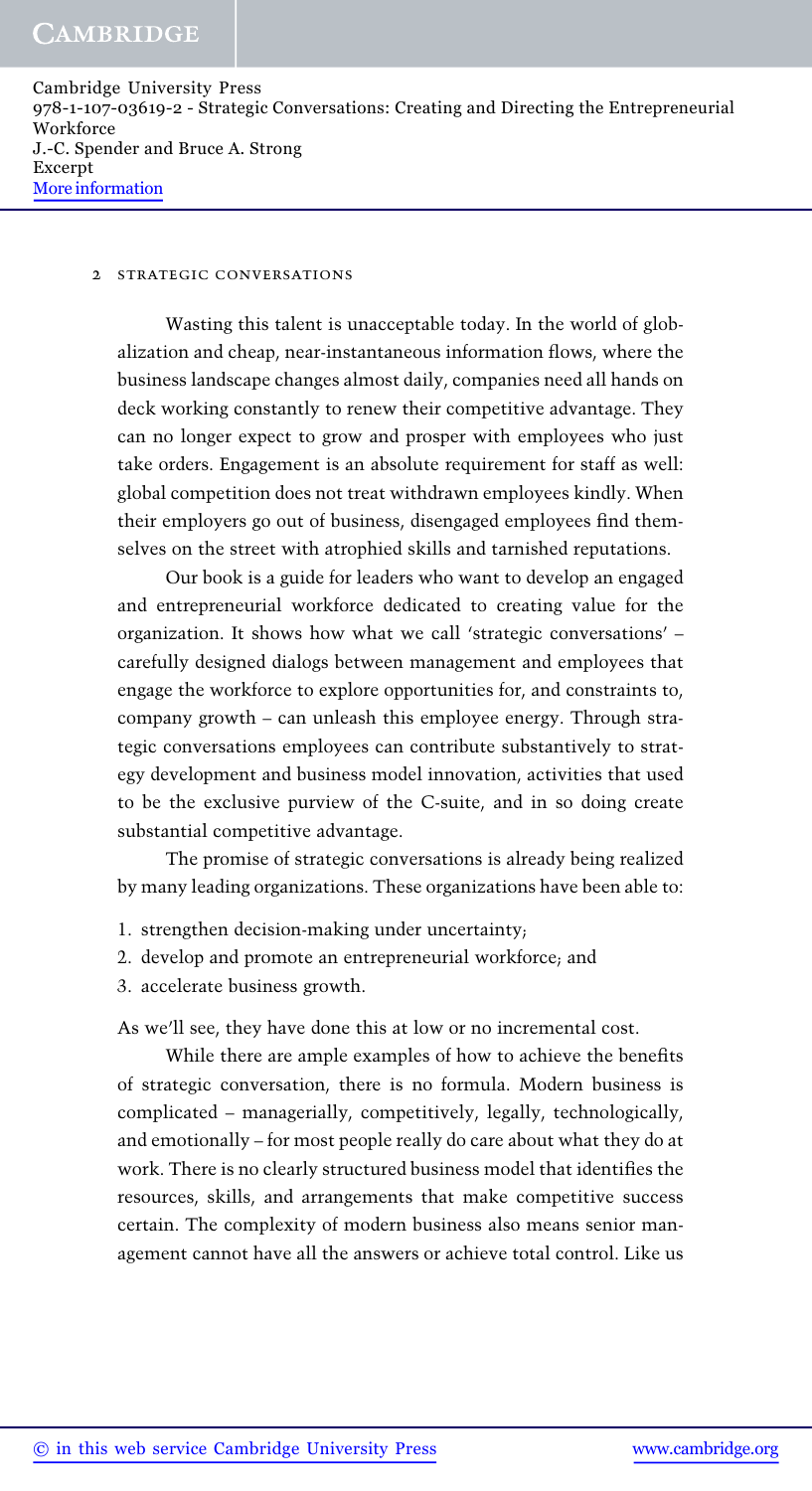## introduction – what are strategic conversations? 3

all, they depend on the advice and support of others with specific skills and connections.

The business teachers and financial press all too easily brush these inconvenient truths under the carpet as they watch from the sidelines and presume that business and managing can be reduced to a quantitative science. Managers know different. So our book is about how to share the burdens of business leadership practically between those with authority and those with important knowledge about how the business might best proceed. We argue that talk, respectful conversation between managers and engaged knowledgeable people, is the key to business success. From this point of view strategy and direction are not developed in isolation and delivered to the business as tablets of truth. They are best developed collaboratively, combining administrative needs with the facts of best practice.

While there is no single path for achieving the benefits of strategic conversations, both experience and theory provide clear guidance on key success factors as well as pitfalls. Our book's goal is to smooth your path to achieving the benefits of strategic conversations by giving you a solid understanding of what works and what doesn't. Because of the uncertainties of real business situations and processes, we know there is no single approach to strategizing, or to a business model, or its innovation. In the absence of such theoryclaims we argue for respectful conversation – democratic dialog – between those that are engaged; the objective is to get many different contributions from many different people and turn them into collaborative practice.

Chapter 2, The strategic conversations imperative, explains why developing and implementing strategy and business model innovation is so difficult in today's environment, and why effective employee engagement gives the business a leg up. It also works to debunk many of the common objections to bringing employees to the strategy-making table. Given that strategic conversations are themselves a creative act of business model innovation, it's not surprising that they are employed in many different ways. Chapter 3, Strategic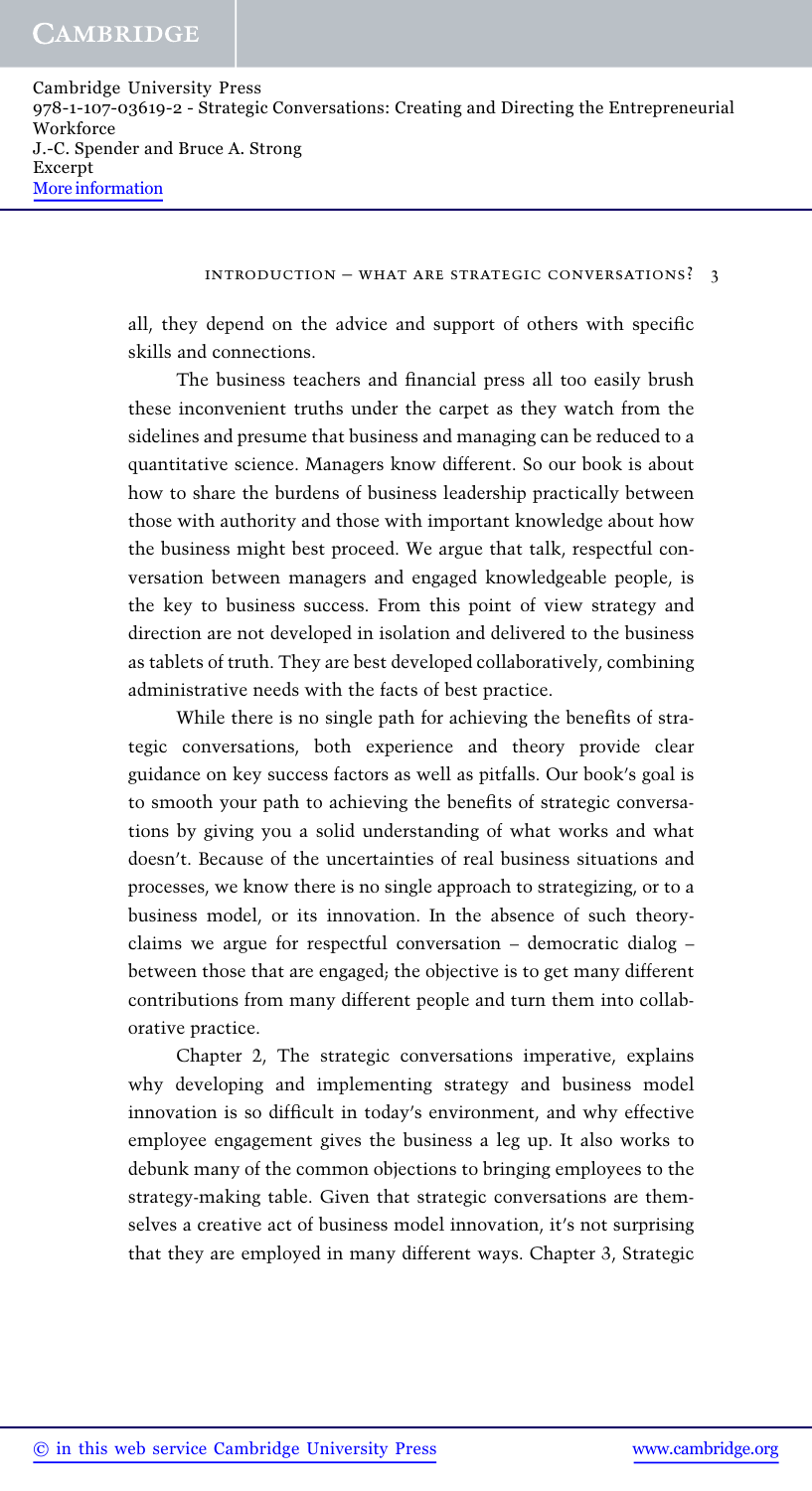## 4 strategic conversations

conversations in the wild, helps show that there are plenty of examples around already. We provide an overview of the myriad forms we have observed – often in combination – and analyze their relative effectiveness.

Starting with Chapter 4, Engaging employees in management's agenda, we move from describing strategic conversations to explaining how to put them into practice, sometimes by showing what they are not. Many organizations have used variations of the suggestion box to gather employees' views, and many corporate intranets have been created to do just this. But they have a poor track record. Understanding how strategic conversations operate helps clarify why they always beat trying to implement a theory. Contrary to what many assert, there are no theoretical bases for a successful business model or for optimal strategizing.<sup>5</sup> The image of the off-site brainstorming session that seeks such 'silver bullets' is burned into most executives' minds. Understanding strategic conversations helps explain why these seldom produce useful results. Chapter 4 provides techniques and guidance for leaders so that they can shape the conversation to ensure that it is grounded in the organization's goals and realities.

If there is no science or theory here, what is a strategy and how is it decided? We argue it only exists as real-world practice, a collaborative imaginative activity that adds value by engaging the business situation's uncertainties. Good strategy adds value, bad does not. The practice does not get 'designed' or 'decided' as much as it gets built, through dialog among people who know what they are talking about, as a matter of successful practice. Of course, it is meetings all over again – and why meetings are both inevitable and necessary, and sometimes productive. Leaders must learn how to set up and run productive meetings, especially about how to act when the facts are unclear and information about them is not widely shared. Increasingly effective communications mean these conversations can be 'real' or 'virtual.' At best, though, technologies merely facilitate what people choose to do. Chapter 5, Strategizing and the leaders' role, tackles these thorny questions and explores leadership's and employees'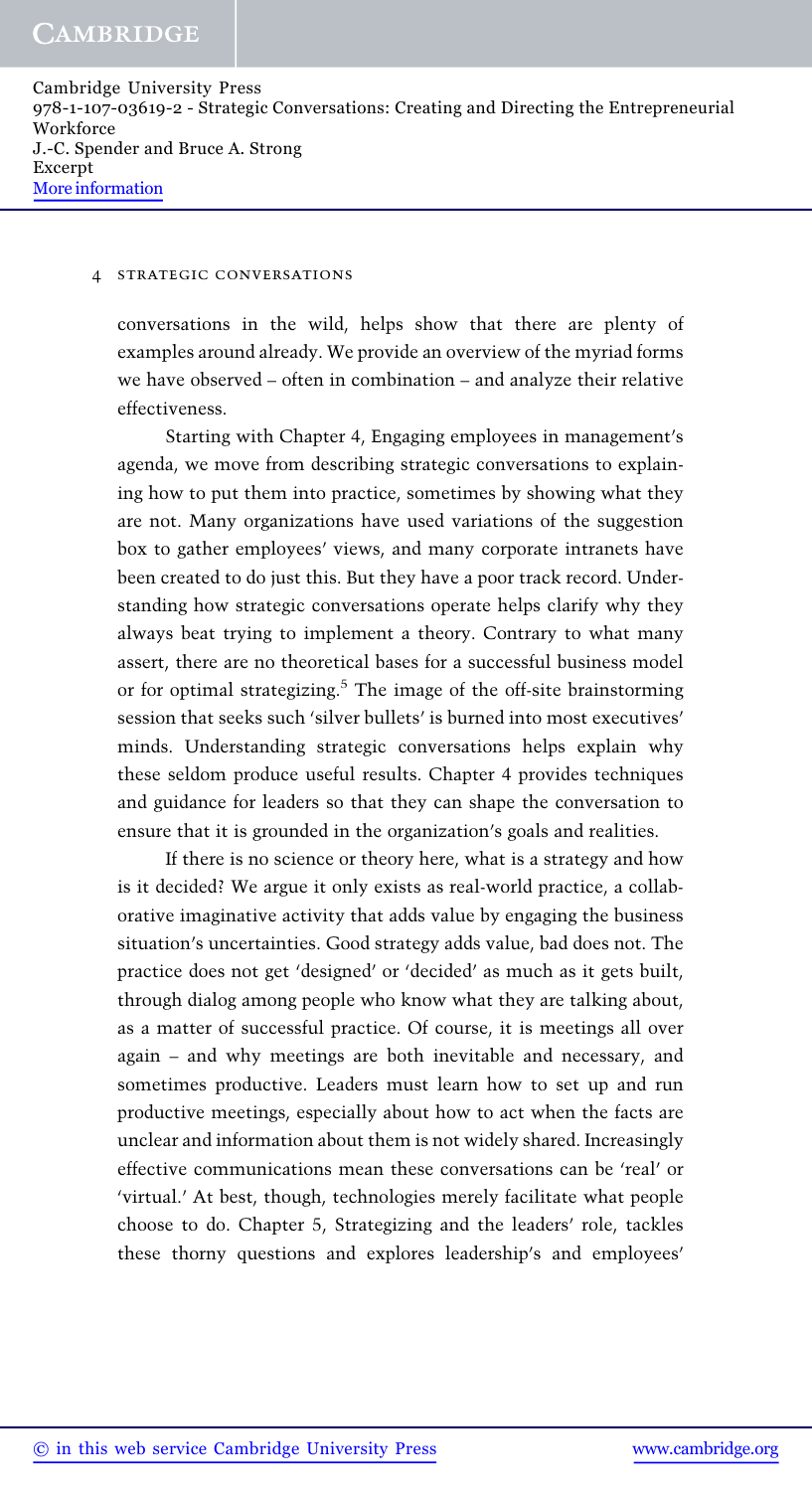#### INTRODUCTION – WHAT ARE STRATEGIC CONVERSATIONS?  $5$

responsibilities to each other. It asserts that strategizing is continuously guiding practice rather than a discrete formalized decision process. And it's an activity that is uniquely human, fired by imagination, informed by personal and organizational values, and, by its very nature, ethically burdened.

Chapter 6 drills down on a particular mechanism for having a strategic conversation, what we call innovation communities. Showcasing this particularly rich type of strategic conversation will help deepen the reader's understanding of strategic conversations as a workable corporate practice. Strategic conversations are just that, conversations. How organizations carry on these conversations matters. Chapter 7 talks about the speech etiquette required for conversational success and why the way organizations hold conversations is much more important than the organization's structure.

Conversation is a dialog between two or more people that, to be effective, needs to be direct, meaningful, and have an impact on behavior. But how to have such conversations in large, global organizations? Cynics will insist large organizations are marred by infighting, turf wars, willful interference and other dysfunctions. Everyone has these stories to tell; but it is like a glass half empty. There is the complementary story of people helping each other without requiring or receiving benefit, for a business is not a perfect market in which everything has a price. The business only persists because it is a community. In practice, organizations function because people collaborate beyond what their instructions demand and so become members of a community, sometimes grudgingly and complaining, but a community nonetheless, like a family. Strategic conversations treat these aspects of organizational life as absolutely crucial and help bring them to higher fruition.

Chapter 8, Strategic conversations across geographies, generations, and the multitude shows how organizations can overcome these challenges and manage to have rich conversations, even under difficult circumstances.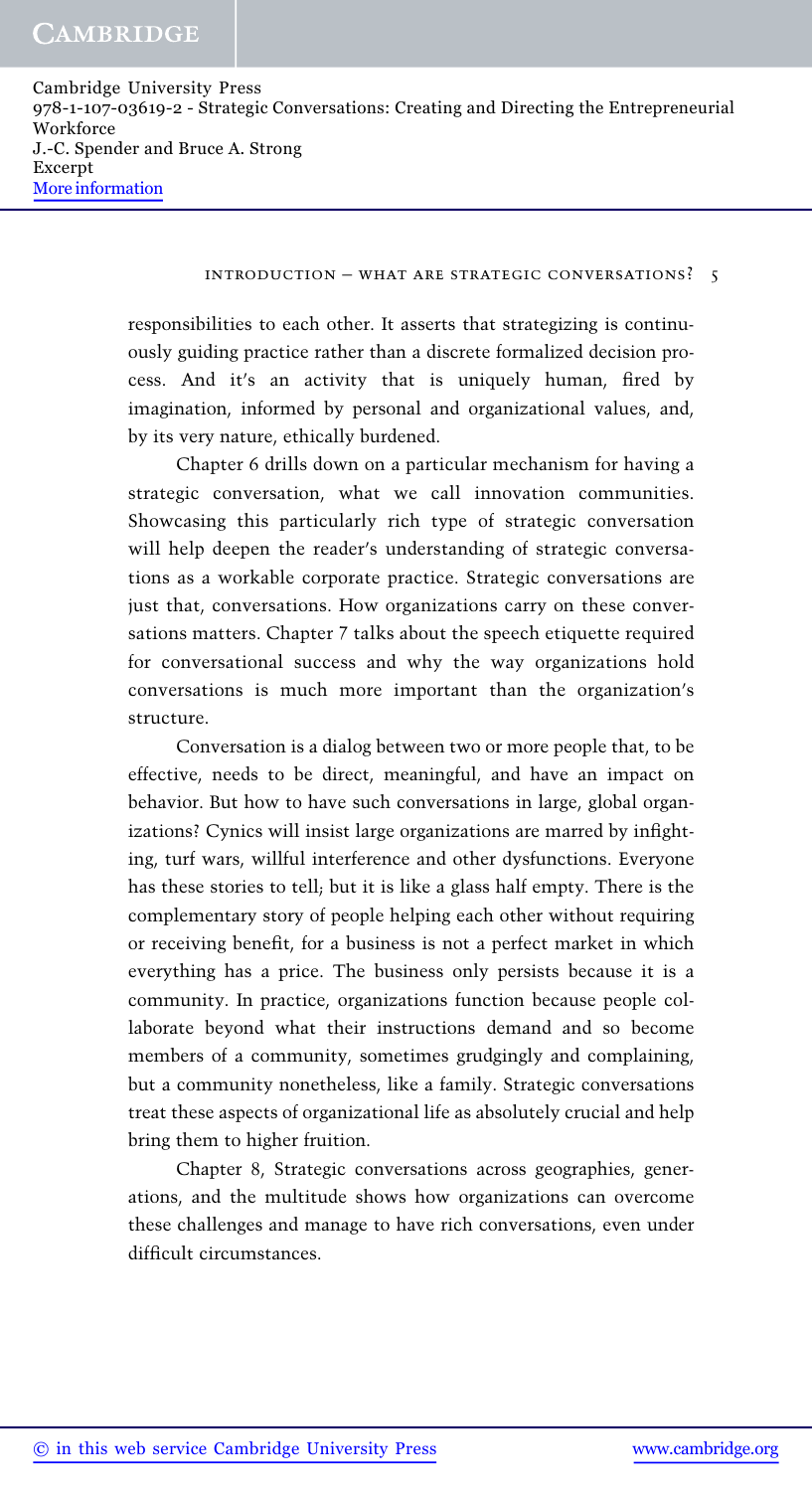#### 6 strategic conversations

Strategy needs to be influenced by an organization's internal resources and capabilities, as well as by external market forces. This means that effective strategic conversations involve the outside world as well. Chapter 9, Engaging the outside world in the firm's strategic conversation, shows how organizations can bring outsiders into the conversation to enrich the organization's understanding of the outside world, strengthen strategy, and stimulate business model innovation.

The benefits of strategic conversations don't stop with better strategy and more business model innovation. Chapter 10, Creating a self-reinforcing innovation platform – collateral benefits, shows how strategic conversations strengthen employee engagement, talent development, organizational learning, change management, and branding. It will show how new leaders joining the organization can use effective management of strategic conversations to supercharge their transition.

How do you know if strategic conversations are providing value? Chapter 11, Measuring the future, illustrates the various ways organizations have measured the impact of strategic conversations and offers suggestions for creating a simple but effective measurement regimen that will help instrument your strategy and business model innovation creation process.

Strategic conversations bring new requirements and responsibilities for leaders. The concluding chapter, Epilogue – on managing, explains how strategic conversations create deep human relationships that replace the more transactional ones found in command and control environments, and how, when managing is effective, many hands are brought to the pumps. This chapter explores how strategic conversations are morally freighted in ways that we're just beginning to understand.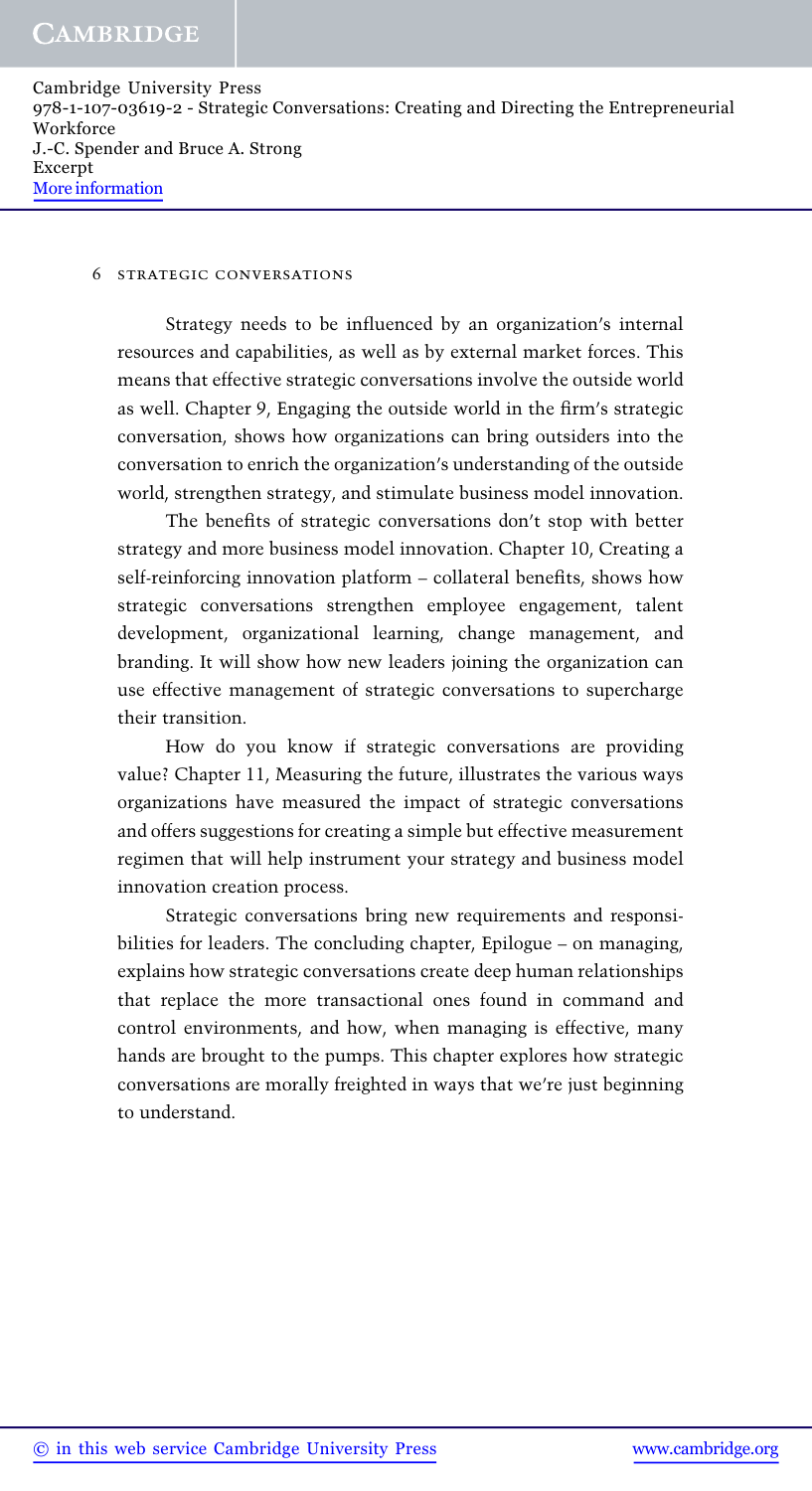# 2 The strategic conversations imperative

Global businesses, from GM to PwC, are facing increasingly complex problems. We need to expand the sources of solutions for everything from capital "P" problems like where do we find that next \$100 million line of business to little "p" problems like how do we satisfy a particular client. Big or small, all these issues are amenable to engaging the diverse source of intelligence available from employees.

Sheldon Laube, Chief Innovation Officer at PricewaterhouseCoopers  $(retried)<sup>1</sup>$ 

Often when we introduce the notion of employees having an important place at the table of strategy development and business model innovation, we are met with incredulity. "Wouldn't that just introduce chaos?" "You'll have the inmates running the asylum." "Employees just want to be heads down in their own jobs – they don't have time or interest for thinking about the organization as a whole."

Until recently, these types of responses would have been typical. But today we're at an inflection point. Organizational leaders have become acutely aware that the old ways of managing just aren't working. The digital revolution of ever cheaper information is changing the rules of the game. Since the 1960s, several related long-term trends, independent of economic cycle, have come to dominate the business world:

- The pace of innovation has increased.
- Competition has radically intensified, as reflected in both a reduction in the concentration of industries (meaning there are more competitors in a given market space) and an increase in topple rates (companies in the Fortune 100 are less likely to still be there five years hence).

7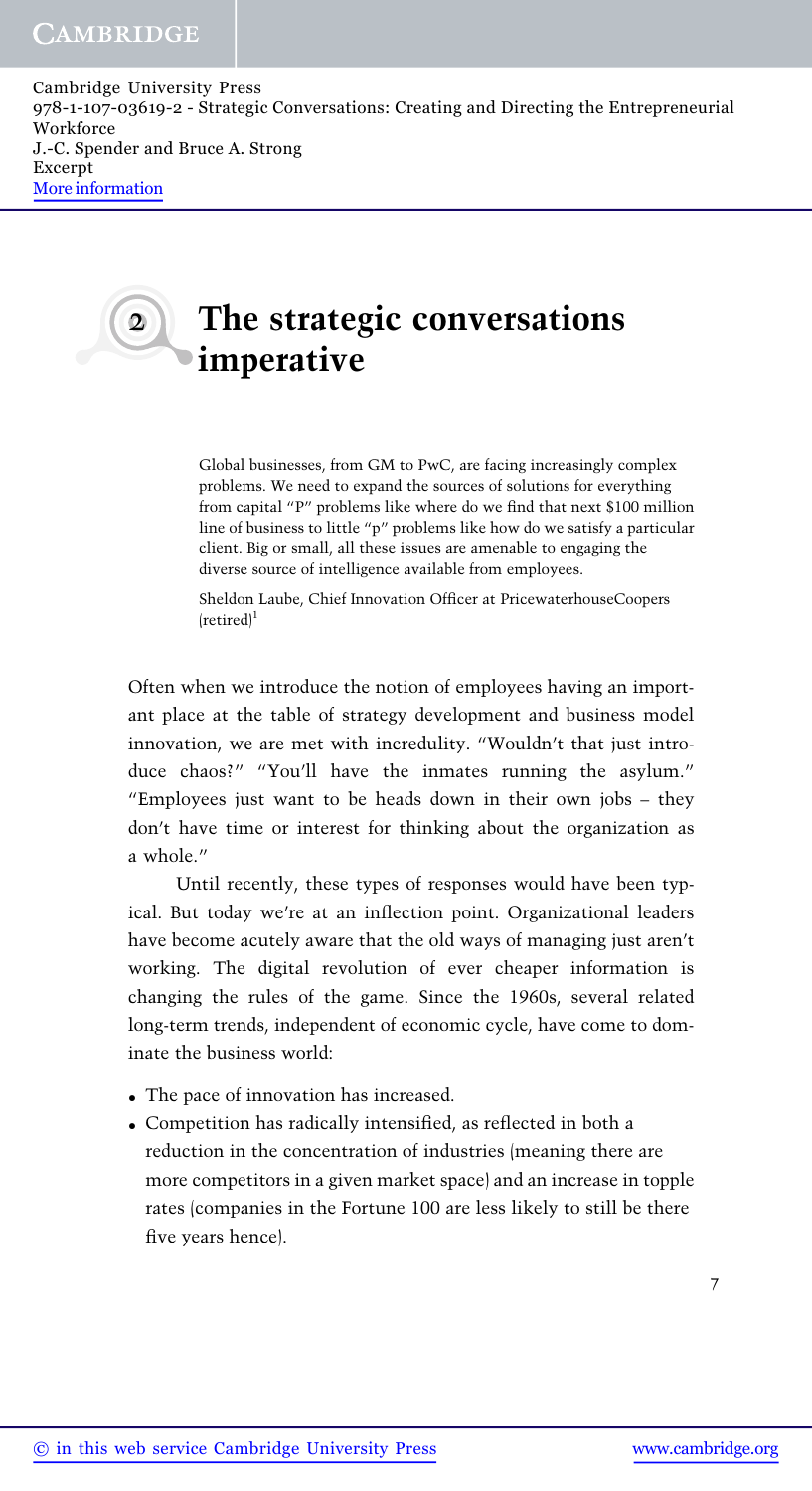### 8 strategic conversations

• Overall, corporate returns on both assets and equity have steadily declined. On the demand side, with more information about pricing and quality, consumers are able to make better decisions that cut into margins once protected by brand. On the supply side, knowledge workers better understand their worth and are taking advantage of greater career mobility. The result: winners are barely holding on to what they had and laggards are taking it on the chin.<sup>2</sup>

For reasons we'll explore fully in this chapter, leading organizations are addressing these very problems by increasingly giving employees a seat at the strategy table – and often in unexpected places. PricewaterhouseCoopers (PwC), a huge, global partnership in a highly regulated industry with roots going back to the nineteenth century, would seem an unlikely candidate for this type of employee engagement, and yet even here thousands of employees have been involved in helping to architect the business. If strategic conversations can work here, they can work anywhere.

We'll return to PwC's story soon, but first we need to set the stage as to why organizations need to move strategy and business model innovation out of the C-suite and open it up to employees too. In order to do this, we'll need to carefully define what we mean by 'business model' and 'strategy.'<sup>3</sup>

First we'll look at the notion of the business model. The term has come into general usage only quite recently. It is now used regularly on the financial pages and in finance discussion on TV and among executives. Yet it has been difficult to know exactly what is meant. A great deal has been written on it. The core thought is that every business needs a business model, and the quality or potential of its model has a huge impact on the business' possibilities. According to economist David Teece:

a business model describes the design or architecture of the value creation, delivery, and capture mechanisms it employs. The essence of a business model is in defining the manner by which the enterprise delivers value, entices customers [or donors] to pay for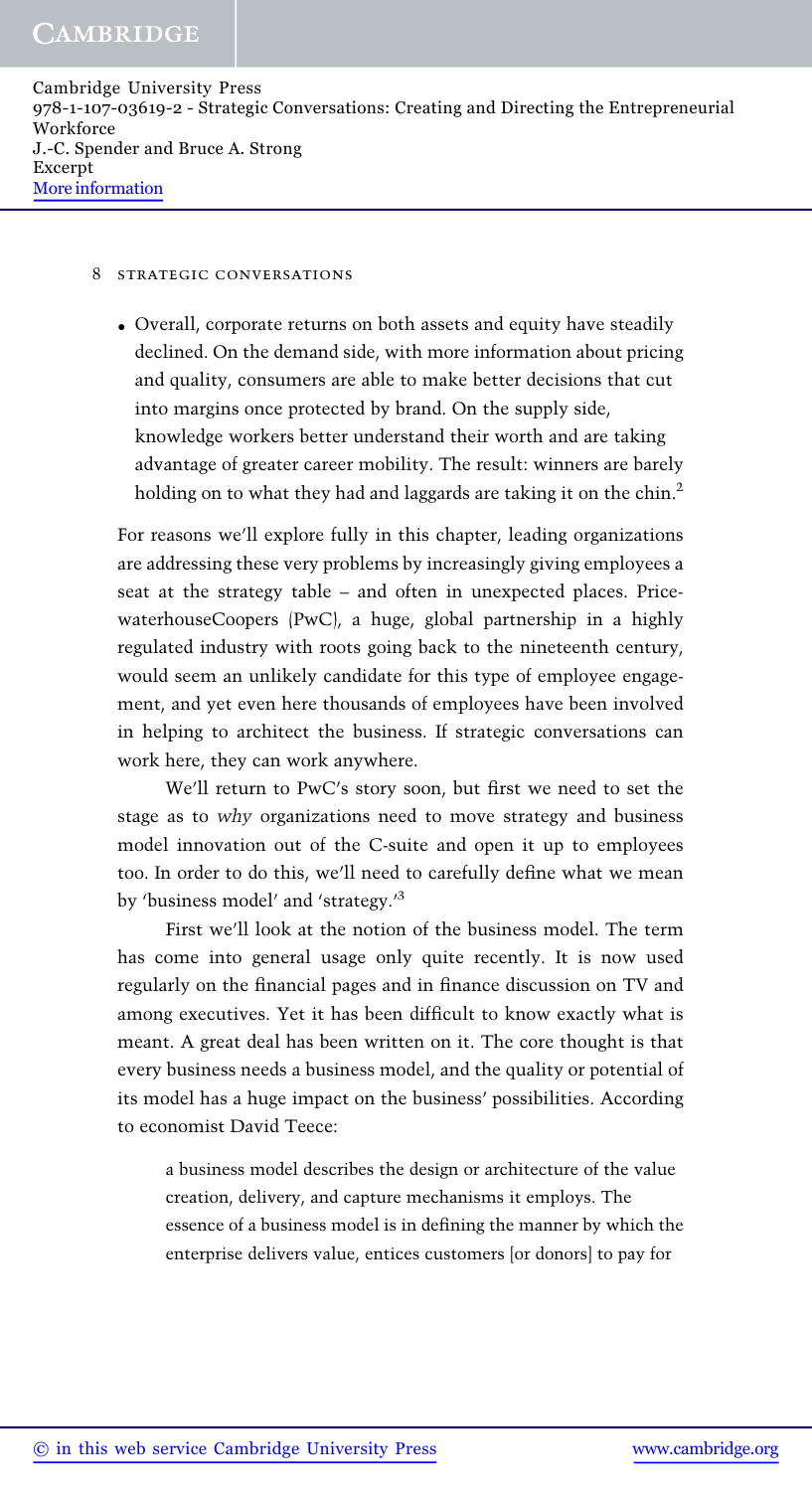### THE STRATEGIC CONVERSATIONS IMPERATIVE 9

value, and converts those payments to profit [or public goods]. It thus reflects management's hypothesis about what customers want, how they want it, and how the enterprise can organize to best meet those needs, get paid for doing so, and [achieve its mission]. Whenever a business enterprise is established, it either explicitly or implicitly employs a business model.<sup>4</sup>

A business model embraces factors such as the supply chain, how products are marketed, how interactions with customers are managed, intellectual property policies, and the company's posture towards government and its regulations. It also includes internal factors such as hiring, business processes, outsourcing practices, and plant, office, and distribution locations.

Business models come in all shapes and sizes and it makes no sense to say there is some fundamental formula that all must follow. Our society and economy offers those who wish to be entrepreneurs an amazing variety of alternative ways of doing business and making a profit. This openness is one of our most treasured political achievements. It makes choosing precisely how to do business both interesting and demanding. Those who suggest that business models must have some common architecture miss the point. It is precisely because our economy is so open that choosing how to proceed is so tricky and demands such attention to detail. The essence of the business model lies in these details. This also means that the business model is the very opposite of the 'helicopter view,' some bland generalization about the business. The business model guides the attention of everyone involved on what details matter and which do not. It is a profoundly practical and empirical notion, the very opposite of any general theory about firms. Since so much of the detail is tied up with effective practice, it is probably impossible for anyone to appreciate the business model's essence unless they have worked in the firm's specific situation – as the academics say, 'inhabited' it. This is exactly why involving employees in the creation of the business model through strategic conversations is so